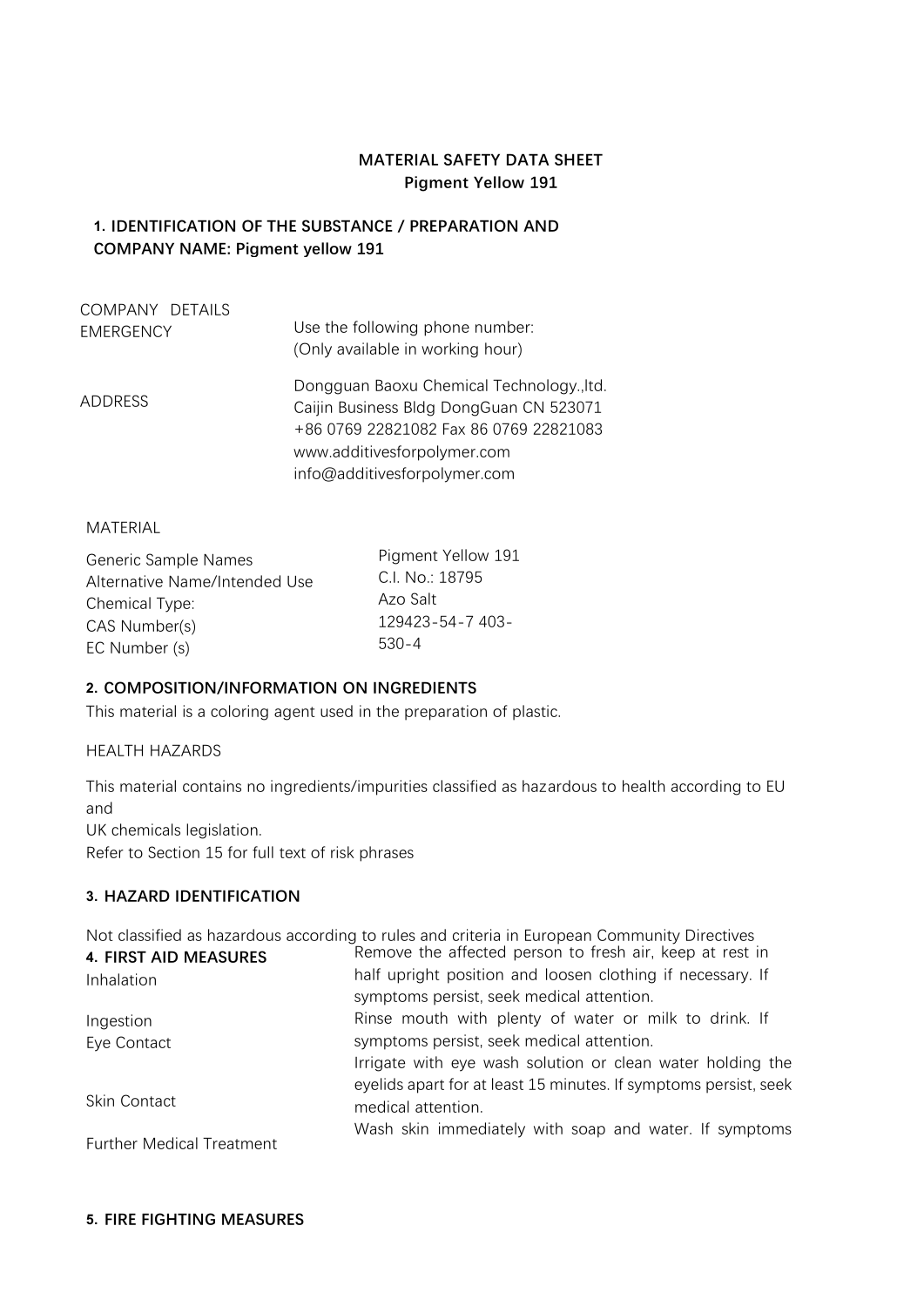| General                    | If involved in a fire this material may emit irritating and toxic |
|----------------------------|-------------------------------------------------------------------|
|                            | fumes including oxides of nitrogen and carbon.                    |
|                            | Do not allow run off from fire fighting to enter drains or        |
| <b>Extinguishing Media</b> | water courses. Cool closed containers exposed to fire with        |
|                            | water spray. Water fog, foam, carbon dioxide or dry               |
| Fire Fighting Protective   | chemical powder. Do not use water jet.                            |

### **6. ACCIDENTAL RELEASE MEASURES**  $\mathbf{f}$  should wear breathing apparatus for large fires.

| Personal Precautions<br>Environmental | Ensure suitable personal protection during removal of<br>spillages. Do not allow to enter drains or water courses. In<br>case of contamination contact the Environmental Agency or |
|---------------------------------------|------------------------------------------------------------------------------------------------------------------------------------------------------------------------------------|
| Methods of Cleaning Up                | appropriate regulatory body immediately.<br>Sweep up into suitable containers for disposal in                                                                                      |
| 7. HANDLING AND STORAGE               |                                                                                                                                                                                    |
| Handling                              | Use protective clothing as described in section 8. Avoid<br>contact with skin and eyes.                                                                                            |
| Storage                               | Reseal containers immediately after use. Provide adequate                                                                                                                          |
| Specific                              | ventilation.                                                                                                                                                                       |
| Uses                                  | Store in a cool, dry place. Use sealed containers.                                                                                                                                 |
| Extra Information                     | None. (See section 1).                                                                                                                                                             |
|                                       | DANGER: Explosion risk if an air-dust mixture forms. Empty<br>only into earthed containers. Dust explosion class 1.                                                                |

## **8. EXPOSURE CONTROLS / PERSONAL PROTECTION**

NOTE: All PPE should be changed / cleaned as necessary to avoid contamination / permeation. EXPOSURE CONTROLS Hand Protection Eye Protection Respiratory Protection Skin Protection PVC gloves for hygiene purposes. Safety glasses or goggles. Where necessary should conform to FFP2 (EN 149:2001) or equivalent Wear PVC apron. Avoid contact with the material.

# OCCUPATIONAL EXPOSURE LIMITS (OEL)

| Hazardous Ingredient(s) LTEL 8hrTWA STEL/TIME |                    |          | OSHA PEL<br>8hr TWA                                                | <b>ACGIH TLV</b>                                                   |
|-----------------------------------------------|--------------------|----------|--------------------------------------------------------------------|--------------------------------------------------------------------|
| Dust/Particles                                | 5mg/m <sup>3</sup> | No data. | Total dust: 15<br>mq/m <sup>3</sup><br>(Respirable:<br>$5mg/m^3$ ) | Inhalable:<br>$10 \text{ mg/m}^3$<br>(Respirable<br>$E = 2\pi r^3$ |
|                                               |                    |          |                                                                    |                                                                    |

## **9. PHYSICAL AND CHEMICAL PROPERTIES**

NOTE: The data are provided for H&S purposes only - see section

| Description Density ( $g/cm3$ ) | Yellow powder with no odour. |
|---------------------------------|------------------------------|
| Solubility (in water)           | $17 - 18$                    |
| No further information is       | Insoluble                    |
| available.                      |                              |
|                                 |                              |

**10. STABILITY AND REACTIVITY**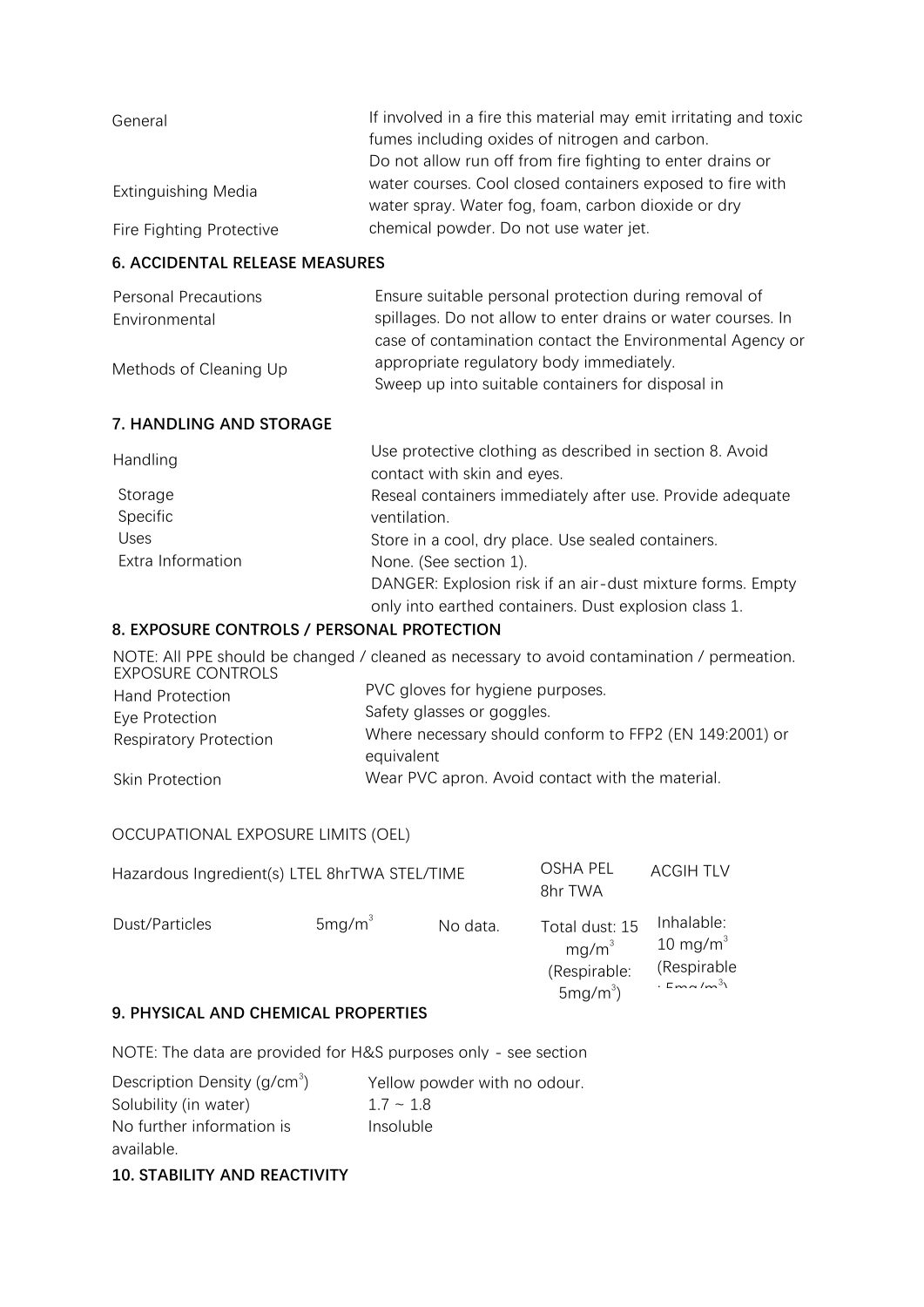Materials to Avoid

Conditions to Avoid Stable under normal temperature conditions.<br>
Materials to Avoid None known

Hazardous Decomposition Products Under fire conditions, this material may emit irritating and toxic

fumes including oxides of nitrogen and carbon.

Substance / Preparation Stabilized? No. This substance is stable under normal conditions.

| Inhalation Ingestion | Not normally irritating.       |
|----------------------|--------------------------------|
| Eye Contact Skin     | Not normally irritating.       |
| Contact Long Term    | Not normally irritating.       |
| Exposure             | Not normally irritating.       |
|                      | No mutagenic effects observed. |

### **Toxicology**

| <b>Toxicity End Point</b><br>Acute Tox.                                                                    | Inhalation<br>No Data | <b>Skin</b><br>LD50>2000mg/kg<br>(rat)                                                                                                                                                                                                | Eye No Data<br>Non-irritating (rabbit, | Ingestion<br>LD50>2000mg/kg<br>(rat) |
|------------------------------------------------------------------------------------------------------------|-----------------------|---------------------------------------------------------------------------------------------------------------------------------------------------------------------------------------------------------------------------------------|----------------------------------------|--------------------------------------|
| Irritation                                                                                                 | No Data               | Non-irritating (rabbit)                                                                                                                                                                                                               | 84/449/E) EC B.5.                      | No Data                              |
| Sensitisation<br>No Data<br>There is no further toxicological<br>data<br><b>12. ECOLOGICAL INFORMATION</b> |                       | Non-sensitising (guinea No Data pig,<br>84/449/EEC B.6) available for this<br>product.                                                                                                                                                | No Data                                |                                      |
| Persistence and Degradability<br>Ecotoxicity                                                               |                       | Non-biodegradable over the 28-day test period (modified<br>Sturm test).<br>The product is insoluble in water. No adverse effects<br>were observed on daphnia magna or on algal growth<br>and it is not toxic to waste-water bacteria. |                                        |                                      |
| Bioaccumulative Potential<br>Mobility<br><b>Other Adverse Effects</b>                                      |                       | Not known.<br>Not known.<br>Not known.                                                                                                                                                                                                |                                        |                                      |

## **13. DISPOSAL CONSIDERATIONS**

Do not allow into drains, water courses or where ground/surface waters may be affected. Disposal should be in accordance with regulations under the Special Waste Regulations, the Landfill (England and Wales) Regulations 2001, the Environmental Protection Act 1990 and the Pollution Prevention and Control Act 1999 or appropriate local / national regulations. Contaminated packaging should be treated as the substance preparation.

This material is not dangerous for transportation.

# **15. REGULATORY INFORMATION**

LABELLING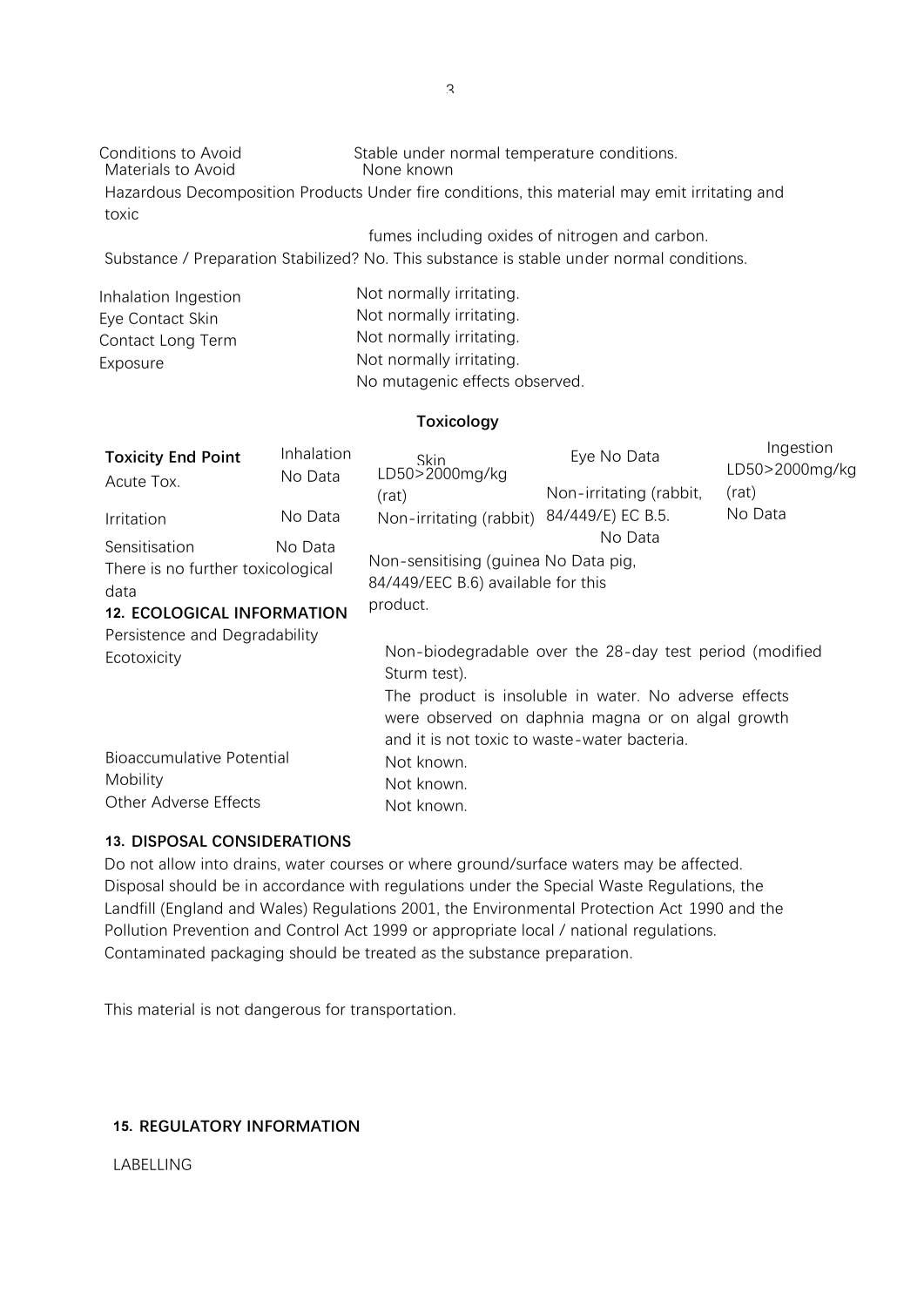## EUROPEAN REGULATIONS

EINECS Status Not listed

Classification Not applicable

TEXT OF RISK PHRASES MENTIONED ELSEWHERE IN MSDS

None

US REGULATIONS

CERCLA Sections 102a/103 Hazardous Substances (40 CFR 302.4): Not Regulated. SARA Title III Section 302 Extremely Hazardous Substances (40 CFR 355.30): Not Regulated. SARA Title III Section 304 Extremely Hazardous Substances (40 CFR 355.40): Not Regulated. SARA Title III Section 311/312 Hazardous Categories (40 CFR 370.21): Acute-No, Chronic-No, Fire-Yes,

Reactive-No Sudden Release-No

SARA Title III Section 313(40 CFR 372.65): Not Regulated. OSHA Process Safety (29CFR1910.119): Not Regulated. Germany: WGK class 1 (low hazard to waters). This MSDS has been prepared in accordance with the requirements of: Canada DSL: Listed The Dangerous Substances Directive (67/548/EEC) as amended by the 7th Amendment (92/32/EEC) and Directive 2001/59/EC). The Dangerous Preparations Directive (1999/45/EC). The Safety Data Sheets Directive (91/155/EEC) as amended by Directives 93/112/EC and 2001/58/EC. The Marketing and Use Directive (76/769/EEC). Classification (Hazards, Information and Packaging) Regulations 2002. (UK) OSHA Hazard Communication Standard. (US) This MSDS is intended to assist in compliance with the following legislation/guidance: Health and Safety at Work Act 1974. (UK) Control of Substances Hazardous to Health Regulations 2002. (UK) COSHH Essentials. (UK) Dangerous Substances and Explosive Atmospheres Regulations 2002. (UK)

Pollution Prevention and Control (England and Wales) Regulations 2000. (UK)

Toxic Substances Control Act. (US)

Superfund Amendment and Reauthorization Act (SARA). (US)

Federal Food, Drug and Cosmetic Act. (US)

Federal Insecticide, Fungicide and Rodenticide Act. (US)

Comprehensive Environmental Response, Compensation and Liability Act (CERCLA). (US)

California Proposition 65. (US)

OSHA Process Safety. (US)

# **16. OTHER INFORMATION**

The material supplied is intended only for industrial or laboratory use.

This document contains important information to ensure the safe handling and use of the material.